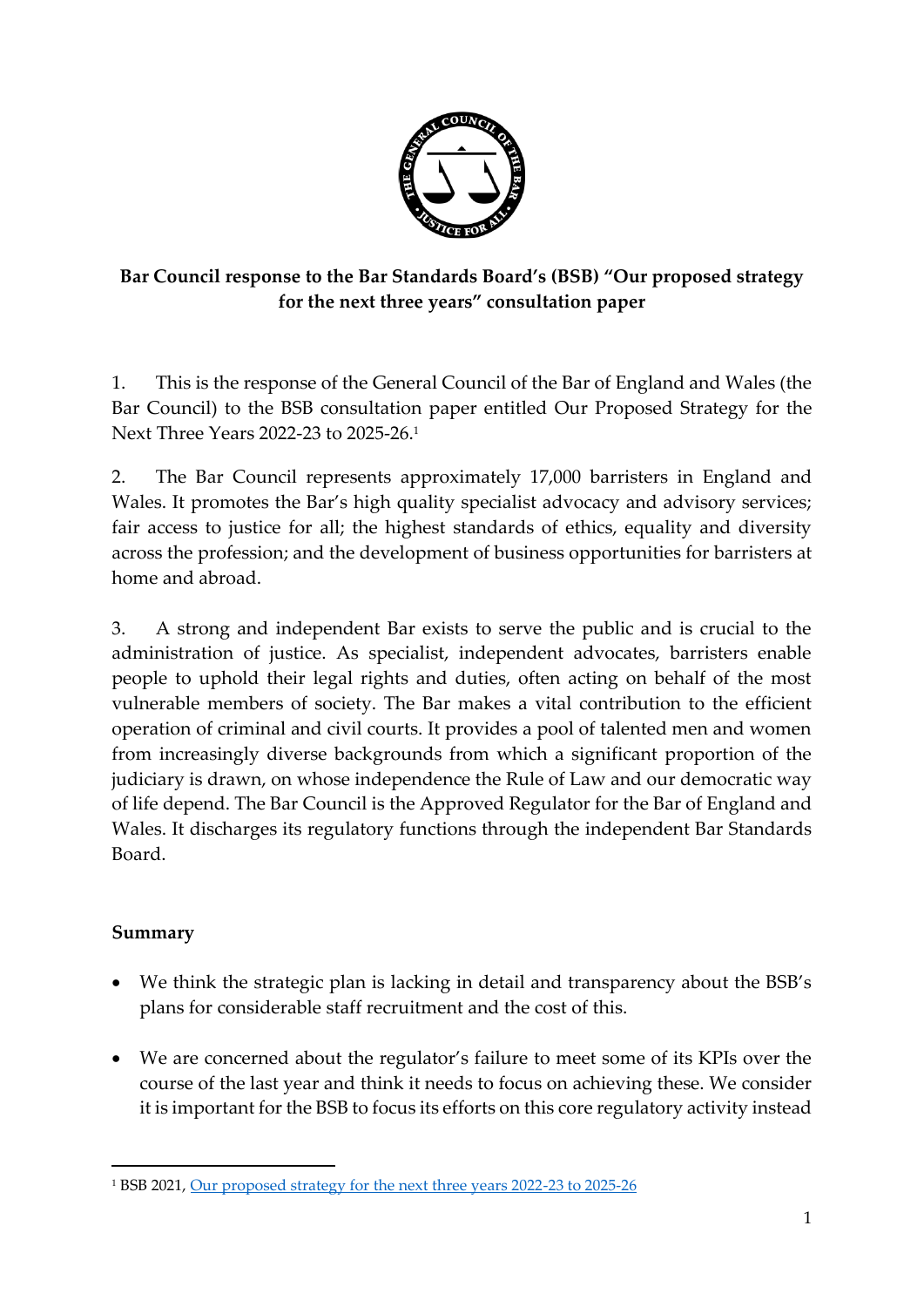of embarking on new projects. This ought to be one of, or the main, headline items in the strategy.

- We are not convinced that the BSB is best placed to regulate technology.
- The BSB needs to be mindful of its role in setting and enforcing minimum standards for equality and diversity and the Bar Council's role in working with the profession to promote best practice.
- We broadly agree with the BSB's vision as well as the risks and opportunities identified by them in terms of the context the Bar operates in. We have noted some other risks we think are important for the BSB to consider.
- We do not understand the rationale for the BSB wishing to consider becoming a separate corporate body and do not agree with the principle, timing and budget implications of even exploring its feasibility let alone its implementation.
- We have identified some areas where we think we could usefully share our expertise or collaborate.

## **Overview**

4. There is much that we agree with in the BSB's draft strategic plan.

5. We agree with the statement of vision on page 6 subject to one proviso. The BSB's draft says that, "*we want to see a market for barrister's services where barristers provide a range of good value legal services which are well understood by and accessible to consumers*". If "accessible" means directly accessible to, then we disagree and this should be removed from the statement of vision. We are at heart a referral profession. This model of working ultimately reduces costs to consumers and promotes competition between different models of providing services. Some barristers choose to provide services direct to consumers but most do not. $2$  We are concerned that this is point which is often overlooked by the LSB in its policy pronouncements, and we are particularly keen that the BSB as our front line regulator should not fall into the trap of thinking that direct accessibility for consumers is necessarily desirable.

<sup>&</sup>lt;sup>2</sup> On 1 March 2021, 6,590 (38.4%) of practising barristers were Public Access registered. This aggregated data is derived from data collected by Bar Council and Bar Standards Board. However, BMIF data shows that less than half this number declared income earned through this type of instruction in 2020, at 2,961. The fee income derived from Public Access work by these 2,961 barristers in 2020 accounts for 12.6% of their overall income. In the same year Public Access work accounted for 2.2% of total earnings of all self-employed barristers.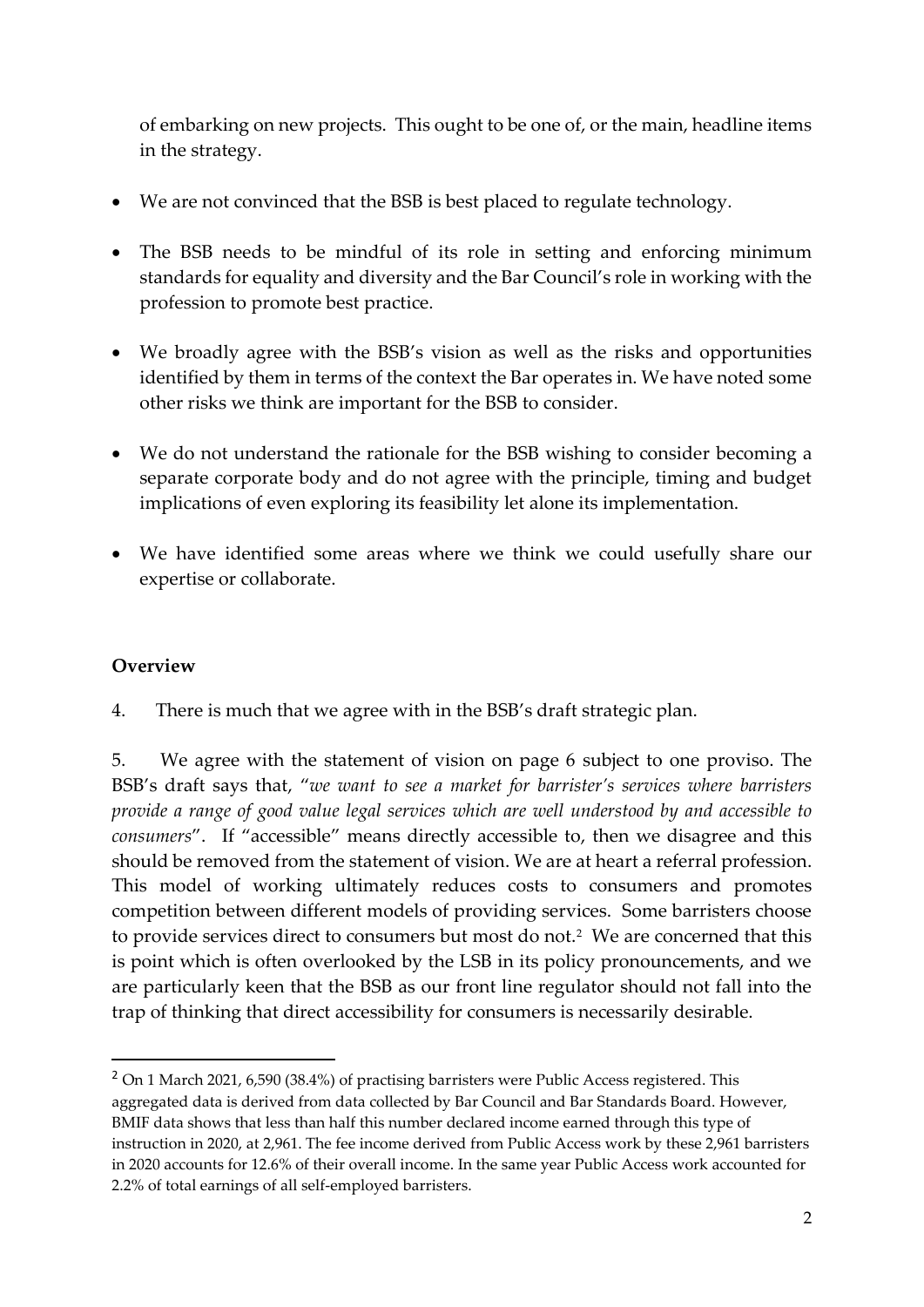#### 6. A better formulation would be:

"*We want to see a market for barrister's services where barristers provide a range of good value legal services, and clients understand the nature of those services, and that they can access these services through solicitors, or, in some cases, directly*"

7. We have some concern from a good governance perspective that the strategy is not tied to, nor even clearly correlated with the budget bid for 2022-23, upon which its success will ultimately rest. Whilst we appreciate that it is a strategic plan and is an overview, there have been occasions when the more detailed business plan has been published at the same time and that has allowed a better understanding of how the two interact. We hope to see a business plan published soon.

8. The Legal Services Act requires the BSB to regulate in a manner that is accountable, proportionate, consistent and targeted. The key focus of the strategic plan therefore ought to be on the core activities, that is to say on what the BSB itself rightly describes as core regulatory work. The BSB has been open about the difficulties it has faced over the last year in meeting many of its key performance indicators (KPIs). In its September Board meeting papers the BSB reported that 6 of 16 KPIs are still more than 10% below target. This is particularly concerning in the areas of authorisations and investigations. When barristers apply for a waiver from a certain regulatory requirement, for authorisation to carry out a certain activity or for a variation to their practicing certificate, they need to be confident of a swift outcome. Otherwise, they can be constrained in their ability to practice, limiting their ability to provide legal services to clients and a livelihood for themselves.

9. In the investigations division the target is that 80% of investigations reach a decision on disposal within 25 weeks but the September figures show this is only happening in 33% of cases. When there are allegations of misconduct, it is not fair to the Bar, to its clients or to the public for this process to be delayed. It risks damaging public confidence, barristers' reputations and prolonging the stress experienced by the barristers being investigated, particularly where the misconduct allegations are without foundation, which the BSB notes is a frequent occurrence. It is critical that the BSB focusses its resources on addressing the causes of these service delays and is able to achieve and maintain its KPIs. Such an improvement would demonstrate that it is discharging its core regulatory functions effectively.

10. We consider that the BSB should focus on improving effectiveness in its core activities before turning attention to any new projects it may be considering. This will reduce the regulatory burden, the cost of which can be ultimately carried by clients via increases to barristers' practising certificate fees.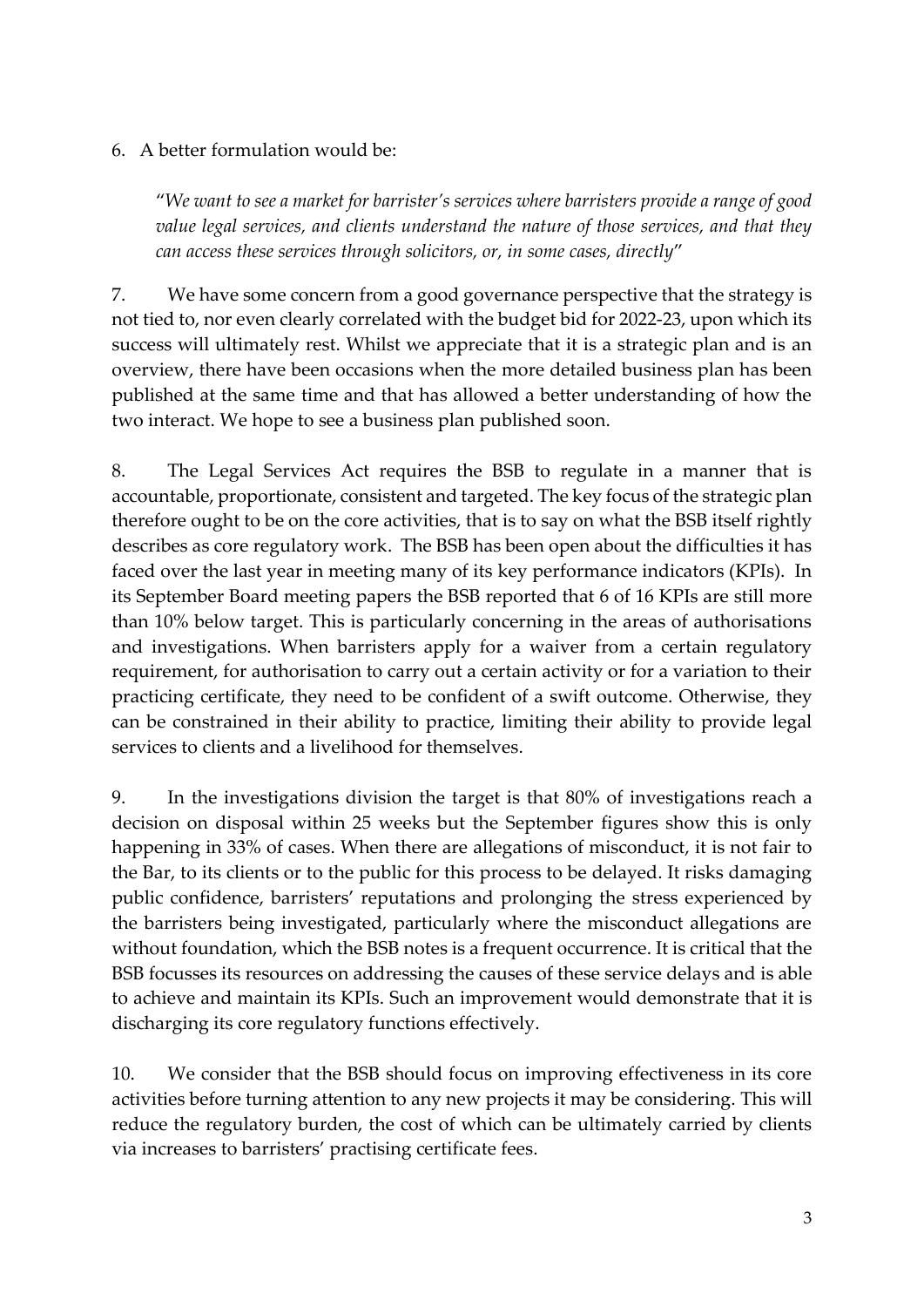11. Under the heading "Enabling the benefits and mitigating the risks of innovation and technology" the second bullet point is,

"*being ready to regulate the use of technology where necessary to protect the public interest while ensuring we do not create barriers to innovation, particularly that which allows greater access to legal services*."

12. We have observed that the use by barristers, their clients and the courts of technology has accelerated during the pandemic and that is raising interesting questions about advocacy techniques, vulnerable clients and digital exclusion. We think it is principally for the judiciary and the profession to adapt and that the regulator needs to follow rather than lead here. It may be that our concerns are addressed by the words, "*where necessary* …", but we wish to avoid the BSB spending money researching and opining on new technology when that is an issue that many more directly involved people are already working on.

13. In meeting the regulatory objectives, the Bar and others are sometimes best placed to take the lead rather than the BSB and we are pleased that it is acknowledged at various points in the paper that in some instances other parties should lead certain projects, along with a desire to collaborate. This is particularly pertinent in the important area of promoting diversity and inclusion. The BSB can usefully set the (minimum) standards for individuals and chambers but it is the Bar Council and other stakeholders such as the Inns of Court, Specialist Bar Associations and Circuits that are best placed to work with the profession to support them in complying with those rules as well as promoting best practice.

# **Question 1- With reference to our regulatory objectives do you agree that these are the main risks and opportunities facing barristers and the market for barristers' services: is there anything you would add or omit?**

14. We think it is crucial for the BSB to have a full understanding of the issues facing the profession and the context it is operating in, in order to carry out effective regulation. We are familiar with the majority of the threats and opportunities identified by the BSB in its strategy and think they are relevant in the context of the regulatory objectives.

15. Whilst the Bar has shown itself to be successful in navigating many of the challenges created by the pandemic, we agree that there remain many risks in this area, some of which may not yet have emerged or be fully realised. Many barristers have adapted well to remote working, including online hearings but there have been reports of challenges. These were most likely to be with technical problems with video platforms for court, with 78% of barristers who had experienced problems noting this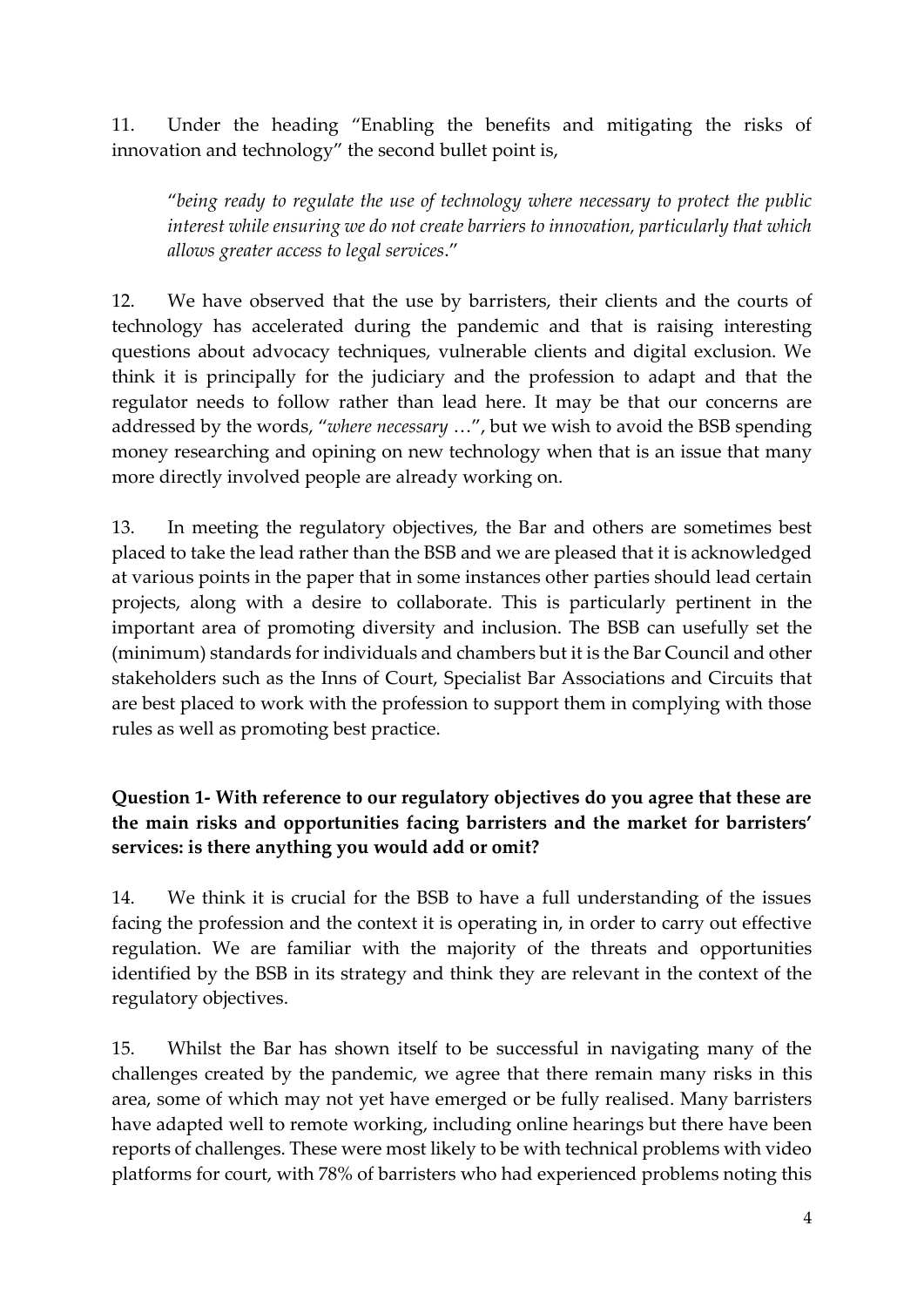as an issue.<sup>3</sup> It should be noted that there has yet to be an evaluation of remote hearings in the criminal courts.

16. There are also challenges for the training of pupils and support for junior barristers with fewer opportunities for direct contact with colleagues and the supportive environment created by working in physical proximity to them. This is evidenced by 73% of barristers that took part in the recent Bar Council Barristers' Working Lives survey reporting that working relationships with colleagues was the area most affected negatively.<sup>4</sup> In a recent Bar Council survey of pupils, when asked about the biggest challenges they faced 82% mentioned a lack of networking opportunities and 51% cited a lack of contact with their pupil supervisor.<sup>5</sup> We share the BSB's concern, mentioned under the "A Bar for the future" heading, about a reduction in the number of pupillages available. However, it is reassuring to note that the most recent evidence from the Bar Council's Pupillage Gateway report suggests that the numbers are recovering.<sup>6</sup>

17. The pandemic has had a negative impact on many barristers' earning ability and the results of the Working Lives survey makes clear that the negative impacts have been felt differently across the profession and are dependent on practice area and other characteristics. <sup>7</sup> Barristers specialising in crime and sole practitioners reported being most likely to experience financial hardship along with those with Asian, Mixed or Black heritage. 8

18. We are glad to see the BSB acknowledge pressure on public funding as a risk. We share this concern. One effect of a lack of funding is a steady rise in recent years of the number of people unable to afford to pay for legal representation, and who are compelled to represent themselves, so-called Litigants in Person (LiPs). LiPs are most commonly found in the civil and family courts. Many are vulnerable individuals who are making their way through an opaque justice system seeking justice. Whilst technology can in some ways assist LiPs, particularly those from vulnerable groups who have mobility issues and for whom remote justice represents an easier way of participating in court proceedings, the idea that they must contend with new technology on top of an unfamiliar justice process must be taken into consideration.

<sup>3</sup> [https://www.barcouncil.org.uk/uploads/assets/9a8ceb20-ba5e-44f8-9b3f765be564ea15/e3cd5fe0-6fe2-](https://www.barcouncil.org.uk/uploads/assets/9a8ceb20-ba5e-44f8-9b3f765be564ea15/e3cd5fe0-6fe2-405e-8f5a9996ebbd7c01/Barristers-Working-Lives-report-2021.pdf) [405e-8f5a9996ebbd7c01/Barristers-Working-Lives-report-2021.pdf](https://www.barcouncil.org.uk/uploads/assets/9a8ceb20-ba5e-44f8-9b3f765be564ea15/e3cd5fe0-6fe2-405e-8f5a9996ebbd7c01/Barristers-Working-Lives-report-2021.pdf)

<sup>4</sup> [https://www.barcouncil.org.uk/uploads/assets/9a8ceb20-ba5e-44f8-9b3f765be564ea15/e3cd5fe0-6fe2-](https://www.barcouncil.org.uk/uploads/assets/9a8ceb20-ba5e-44f8-9b3f765be564ea15/e3cd5fe0-6fe2-405e-8f5a9996ebbd7c01/Barristers-Working-Lives-report-2021.pdf) [405e-8f5a9996ebbd7c01/Barristers-Working-Lives-report-2021.pdf](https://www.barcouncil.org.uk/uploads/assets/9a8ceb20-ba5e-44f8-9b3f765be564ea15/e3cd5fe0-6fe2-405e-8f5a9996ebbd7c01/Barristers-Working-Lives-report-2021.pdf) 2021: 4

<sup>5</sup> [Bar Council's Covid 19 Survey of pupils March 2021](https://www.barcouncil.org.uk/uploads/assets/047f34eb-e7ee-42f7-9c36b372fefb6411/Bar-Council-Pupil-Survey-Summary-Findings-2021.pdf)

<sup>6</sup> [https://www.barcouncil.org.uk/uploads/assets/016ace0e-f689-411a-a98ef22a3679ffcc/Pupillage-](https://www.barcouncil.org.uk/uploads/assets/016ace0e-f689-411a-a98ef22a3679ffcc/Pupillage-Gateway-report-2021.pdf)[Gateway-report-2021.pdf](https://www.barcouncil.org.uk/uploads/assets/016ace0e-f689-411a-a98ef22a3679ffcc/Pupillage-Gateway-report-2021.pdf)

<sup>7</sup>[https://www.barcouncil.org.uk/uploads/assets/9a8ceb20-ba5e-44f8-9b3f765be564ea15/e3cd5fe0-6fe2-](https://www.barcouncil.org.uk/uploads/assets/9a8ceb20-ba5e-44f8-9b3f765be564ea15/e3cd5fe0-6fe2-405e-8f5a9996ebbd7c01/Barristers-Working-Lives-report-2021.pdf) [405e-8f5a9996ebbd7c01/Barristers-Working-Lives-report-2021.pdf](https://www.barcouncil.org.uk/uploads/assets/9a8ceb20-ba5e-44f8-9b3f765be564ea15/e3cd5fe0-6fe2-405e-8f5a9996ebbd7c01/Barristers-Working-Lives-report-2021.pdf)

<sup>8</sup> Ibid, 2021: 4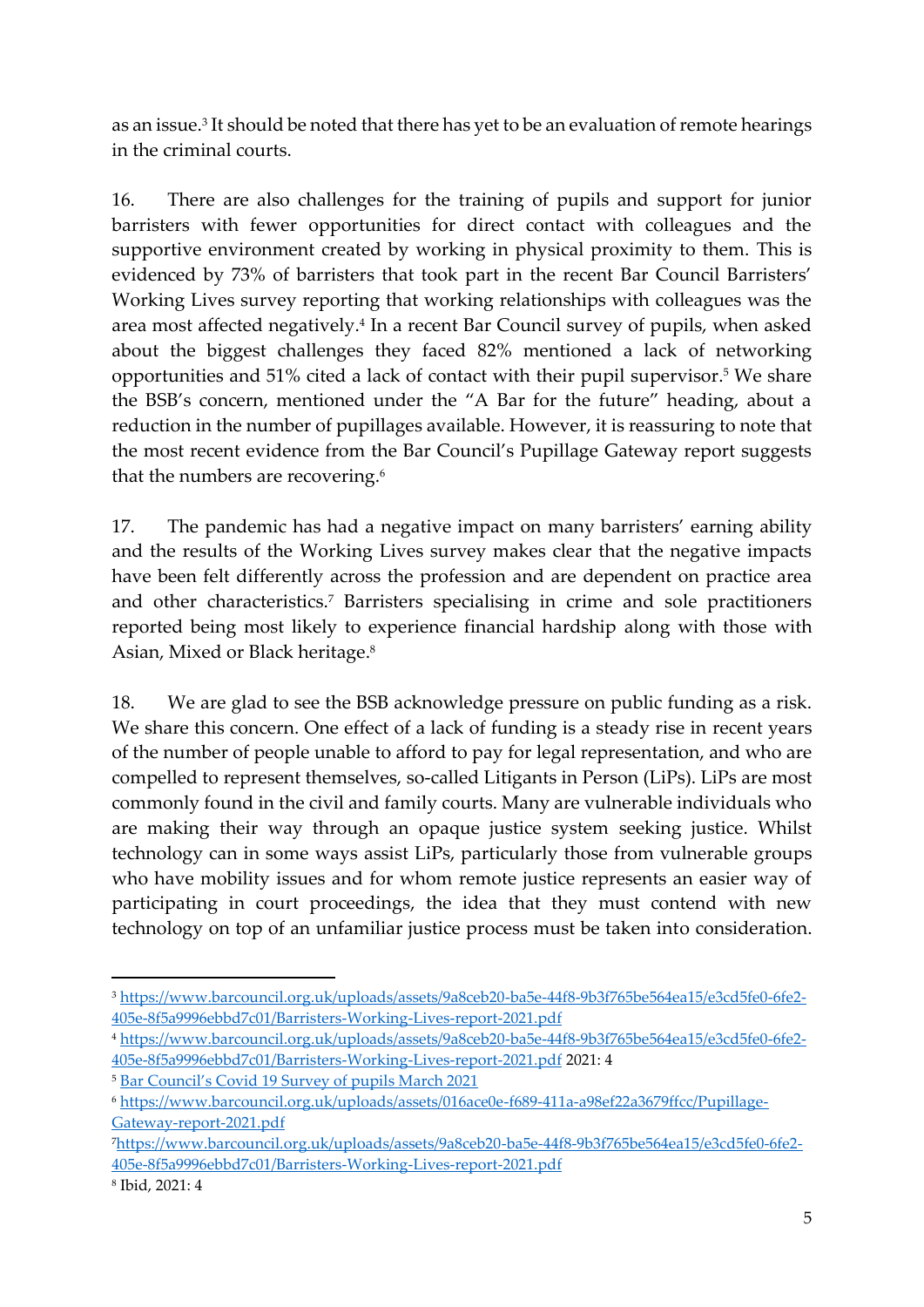The issue of digital exclusion is significant and widespread; a recent report from the University of Cambridge on the 'digital divide' noted that 22% of the UK's population lacked basic digital skills before the Covid-19 outbreak began.<sup>9</sup> The Bar Council is deeply concerned about access to justice issues created by this lack of legal representation. This also risks court delays, adding to a significant backlog of cases, as well as miscarriages of justice caused by poor quality of self-representation and. The Bar Council is currently planning to initiate research with the Judiciary that intends to identify the greatest challenges resulting from the lack of representation with a view to considering what the Bar can do to support them.

19. We agree with the identification of a fairer and more inclusive Bar as a key opportunity. There is a long way to travel before the Bar becomes a fair and inclusive workplace. The Bar Council's recent Race Report systematically reviewed the available data on race at the Bar and found,

"Data in the report categorically and definitively evidences, in quantitative and qualitative terms, that barristers from all ethnic minority backgrounds, and especially Black and Asian women, face systemic obstacles to building and progressing a sustainable and rewarding career at the Bar."<sup>10</sup>

20. We have published long-range data on women's income at the Bar and have found that women earn less than men in nearly all practice areas, and that this is not changing even as the numbers of women increase. In fact, the opposite is true. As we concluded in our October report on BMIF data, "Men's income is increasing faster than women's income in most practice areas and the gap between men's and women's earnings is widening". 11

21. In terms of Public Legal Education, there is a role for the regulator in enforcing the standards it has set with regards chambers' entities' and sole practitioners' provision of information to clients and potential clients. However, in terms of citizens' understanding their legal rights and duties, we caution that it is unrealistic for the Bar's regulator or the profession to address this issue alone. As a structural issue, it must be addressed primarily by government policy and intervention.

22. The BSB says that it is concerned that clients are not routinely offered a choice of barrister when referred to one by their solicitor. In most cases, the solicitor will be better placed than the lay client to choose between barristers, and in most cases clients are happy to be advised on the choice, or to leave the choice to their solicitor. The

<sup>9</sup> <https://www.cam.ac.uk/stories/digitaldivide>

<sup>10</sup> [https://www.barcouncil.org.uk/uploads/assets/d821c952-ec38-41b2-a41ebeea362b28e5/Race-at-the-](https://www.barcouncil.org.uk/uploads/assets/d821c952-ec38-41b2-a41ebeea362b28e5/Race-at-the-Bar-Report-2021.pdf)[Bar-Report-2021.pdf](https://www.barcouncil.org.uk/uploads/assets/d821c952-ec38-41b2-a41ebeea362b28e5/Race-at-the-Bar-Report-2021.pdf)

<sup>11</sup>[https://www.barcouncil.org.uk/uploads/assets/a6b29a4b-417a-4b29-80ae13bdf5301f8f/816ed250-](https://www.barcouncil.org.uk/uploads/assets/a6b29a4b-417a-4b29-80ae13bdf5301f8f/816ed250-46db-499c-8114044a739ac76c/earnings-data-report-2021.pdf) [46db-499c-8114044a739ac76c/earnings-data-report-2021.pdf](https://www.barcouncil.org.uk/uploads/assets/a6b29a4b-417a-4b29-80ae13bdf5301f8f/816ed250-46db-499c-8114044a739ac76c/earnings-data-report-2021.pdf)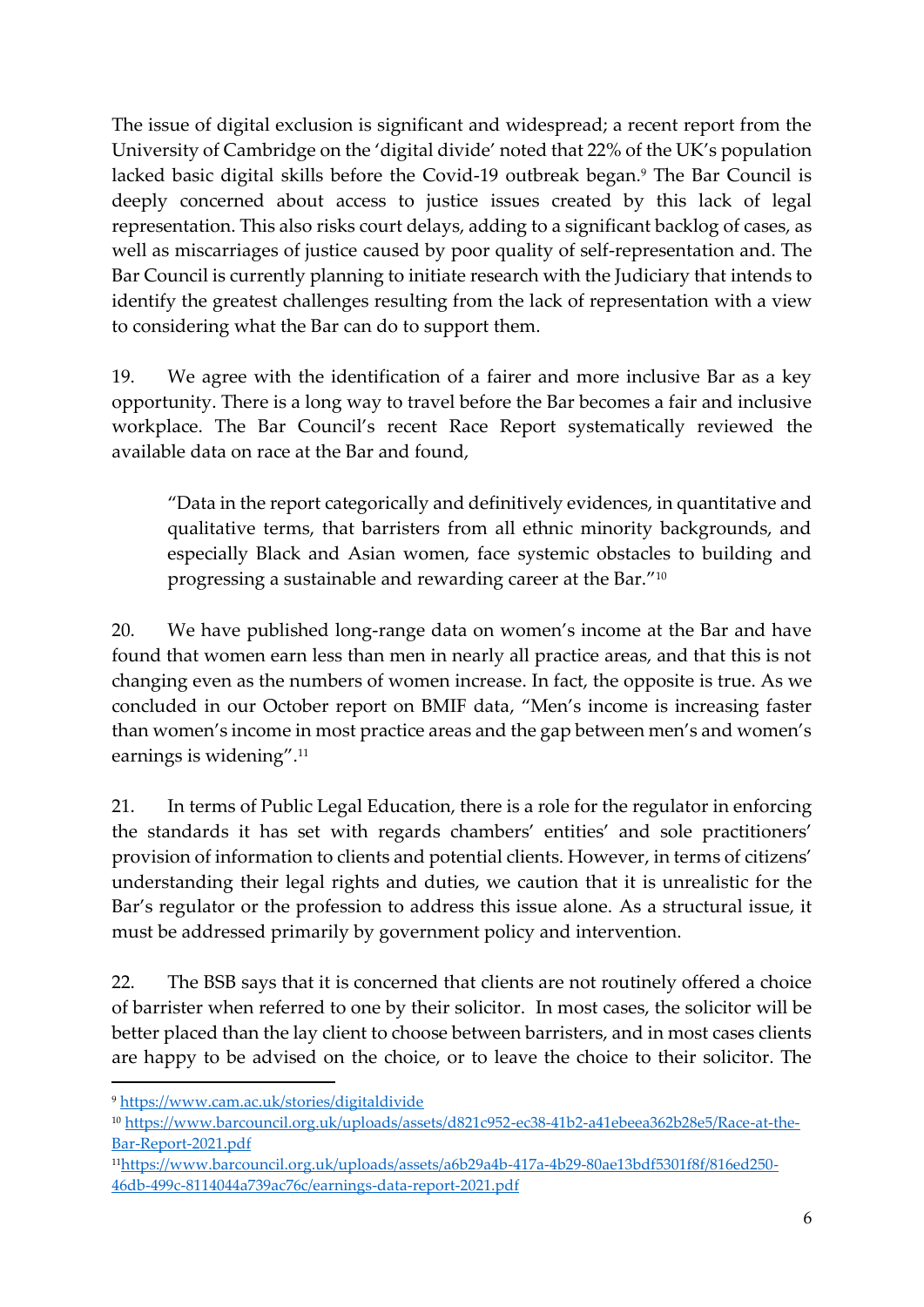BSB's recent survey on clients' experiences and expectations of working with barristers demonstrated, many clients are glad to have the recommendation made to them by a professional familiar with the barrister and their knowledge and skills and do not expect to be actively involved in this decision. As the report said, in relation to the lay clients' experiences, "nor did they feel able or equipped to make that choice"<sup>12</sup> and, "the majority of clients did not always realise that they had a choice of barristers, or were reluctant to make a decision on this, preferring to stay with their solicitors' recommendation."<sup>13</sup> If client's are largely content with their solicitors' recommendation, we do not understand what the concern is. Equally, if there is no evidence of harm then regulatory intervention is not justified.

#### Other risks

23. The Bar Council thinks the BSB should also be aware of the following risks.

24. Though not currently on the horizon, for a few years now, there has existed a real risk of Extended Operating Hours or similar being imposed on barristers. As we have said previously, this would disproportionately impact those with caring responsibilities. It should come as no surprise that only a minority of barristers (9%) supported this initiative at the time the Working Lives survey was carried out.

25. Another contextual risk to access to justice is the huge backlog in court cases and the lack of barristers available to tackle it. The case backlog in the Crown Court currently stands at over 60,000 cases, up by over 45% from the pre-pandemic baseline which, in itself, represented a rise of 23% from the previous year. In the 2021 Spending Review,<sup>14</sup> the government appeared to accept that the backlog, and associated longer waiting times, will remain between 17 and 27% higher than pre-pandemic levels until at least the end of 2024. The National Audit Office in October 2021<sup>15</sup> expressed concern, identifying that the availability of judges and legal professionals had not been scoped by the MoJ in its modelling.

26. In our work to inform our submission to the Independent Review of Criminal Legal Aid, the Bar Council identified that there are 11% fewer specialist criminal juniors and 22% fewer specialist criminal QCs than in 2015/16. The Bar Council's response to the Criminal Legal Aid Review Call for Evidence details that Barristers have responded to poor rates of remuneration under legal aid fee schemes (AGFS)

<sup>12</sup> [https://www.barstandardsboard.org.uk/uploads/assets/185135f6-4057-4173-8c48ae85cc67b10d/IRN-](https://www.barstandardsboard.org.uk/uploads/assets/185135f6-4057-4173-8c48ae85cc67b10d/IRN-Research-Barristers-Client-Research-Report.pdf)[Research-Barristers-Client-Research-Report.pdf,](https://www.barstandardsboard.org.uk/uploads/assets/185135f6-4057-4173-8c48ae85cc67b10d/IRN-Research-Barristers-Client-Research-Report.pdf) 2021: 4

<sup>13</sup> [https://www.barstandardsboard.org.uk/uploads/assets/185135f6-4057-4173-8c48ae85cc67b10d/IRN-](https://www.barstandardsboard.org.uk/uploads/assets/185135f6-4057-4173-8c48ae85cc67b10d/IRN-Research-Barristers-Client-Research-Report.pdf)[Research-Barristers-Client-Research-Report.pdf,](https://www.barstandardsboard.org.uk/uploads/assets/185135f6-4057-4173-8c48ae85cc67b10d/IRN-Research-Barristers-Client-Research-Report.pdf) 2021:33

<sup>14</sup> [https://www.gov.uk/government/publications/autumn-budget-and-spending-review-2021](https://www.gov.uk/government/publications/autumn-budget-and-spending-review-2021-documents) [documents](https://www.gov.uk/government/publications/autumn-budget-and-spending-review-2021-documents)

<sup>15</sup> <https://www.nao.org.uk/report/reducing-the-backlog-in-criminal-courts/>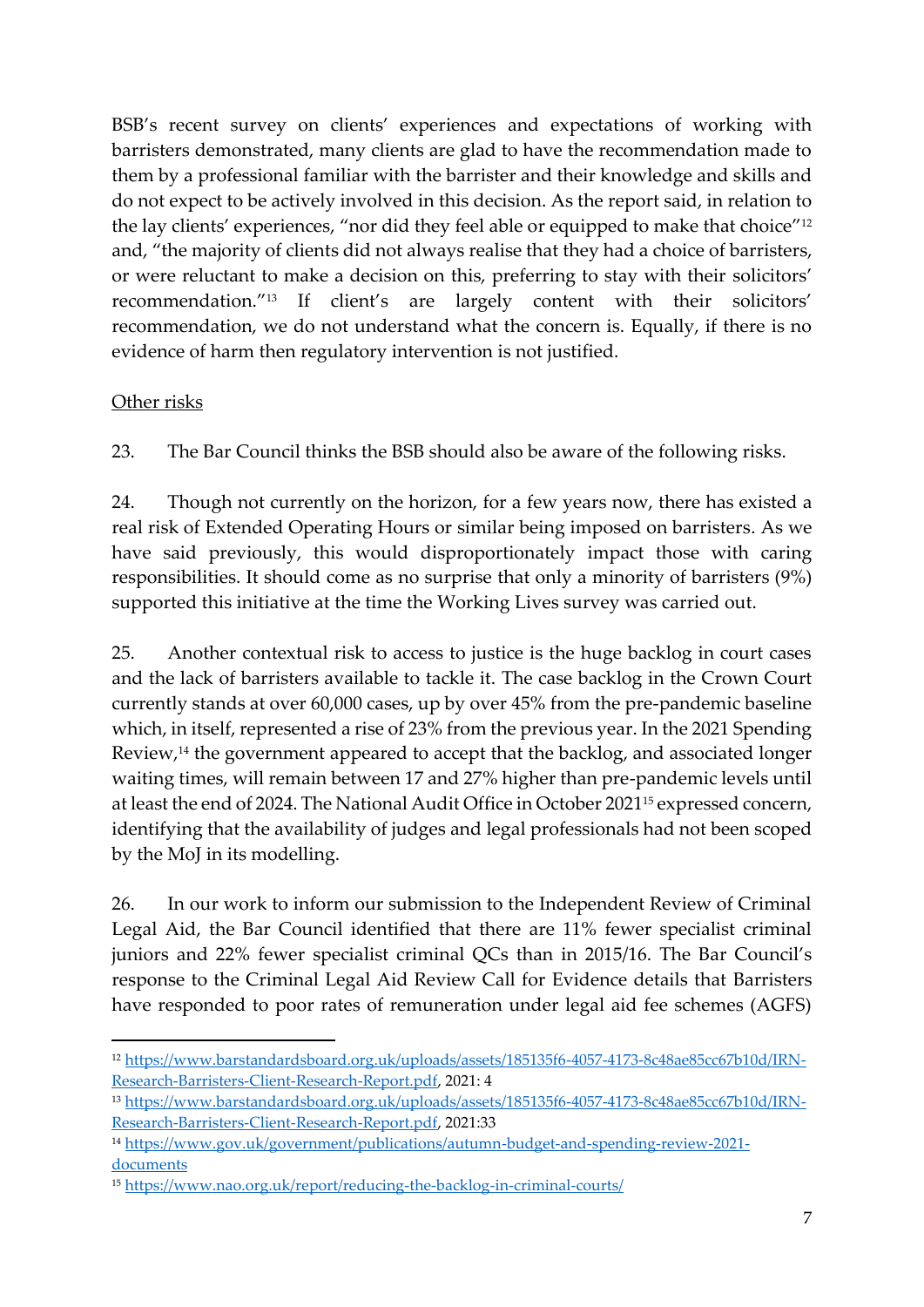and poor working conditions by seeking to diversify their practices away from crime.<sup>16</sup> This presents a risk to the profession's ability to service the backlog. Working conditions and workload also present sustainability challenges to criminal law work.

27. Other major justice concerns cited by barristers within the last year were scheduling and listing issues (67%) which can lead to inefficiencies, clashing cases and delays.<sup>17</sup>

28. The BSB document refers in a number of places to the fact that potential clients do not have sufficient legal knowledge, for example (page 6): "*individuals and businesses with legal problems usually have a poor understanding of their legal rights and duties..."*. We question whether the BSB and other legal sector regulatory bodies' focussing on this issue is misplaced as information asymmetry is in the nature of what we do. We exist precisely to assist people in situations where they do not necessarily comprehend the legal process or arguments. It is also hard to see how any attempt to deal with the issue in general terms could be sufficiently comprehensive or reliable.

# **Question 2- Do you agree with this vision for the BSB and the Bar: is there anything you would add or omit?**

29. Subject to the points on accessibility which we made above, we agree with the BSB's vision as articulated. We share this vision and think all the points are relevant and worthy of inclusion.

30. However, we do think there is a problem in how BSB articulate their vision with respect to their role which is primarily to provide effective regulation of barristers, chambers and entities. To illustrate this point, we focus on the area of equality and diversity. The BSB promotes diversity through: 1. Having clear rules with regard to discrimination; 2. Clearly communicating these rules; and 3. Enforcing those rules. The BSB's only other role is potentially working with other stakeholders (like ourselves as the representative function) to understand whether those rules are fit for purpose or need to be changed in any way. However, the BSB statements on diversity in the strategy occasionally go wider than this and suggest a risk of over-reach.

31. In the vision, when the BSB says they will, "*deliver diversity*". We think it would be better to say that will exercise their regulatory powers through effective regulation

<sup>17</sup> [https://www.barcouncil.org.uk/uploads/assets/f9c5bf66-98f1-429d-ad7b94046e1f5213/f343f7f3-cf5f-](https://www.barcouncil.org.uk/uploads/assets/f9c5bf66-98f1-429d-ad7b94046e1f5213/f343f7f3-cf5f-44d9-8dda60d82a97e517/Bar-Survey-Summary-Findings-December-2020.pdf)[44d9-8dda60d82a97e517/Bar-Survey-Summary-Findings-December-2020.pdf](https://www.barcouncil.org.uk/uploads/assets/f9c5bf66-98f1-429d-ad7b94046e1f5213/f343f7f3-cf5f-44d9-8dda60d82a97e517/Bar-Survey-Summary-Findings-December-2020.pdf)

<sup>16</sup> [https://www.barcouncil.org.uk/uploads/assets/7bb32f9d-ffce-4ce0-aa50239091e2713f/CLAR-Bar-](https://www.barcouncil.org.uk/uploads/assets/7bb32f9d-ffce-4ce0-aa50239091e2713f/CLAR-Bar-Council-submission-final.pdf)[Council-submission-final.pdf](https://www.barcouncil.org.uk/uploads/assets/7bb32f9d-ffce-4ce0-aa50239091e2713f/CLAR-Bar-Council-submission-final.pdf)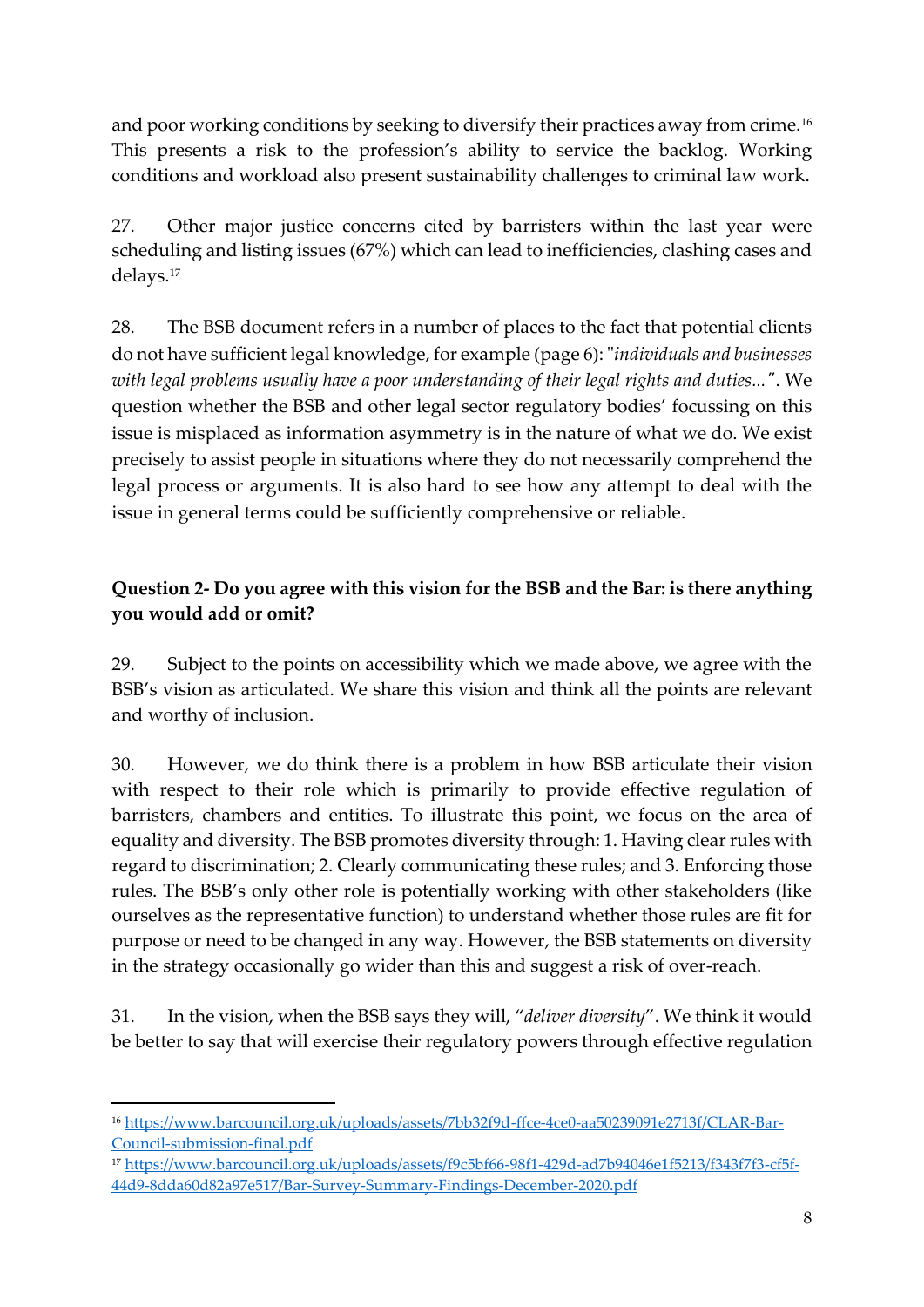and enforcement (and possibly stakeholder engagement) in order to promote diversity.

# **Question 3 – Do you agree that these should be the BSB's priorities: is there anything you would add or omit? And how would you rank these priorities?**

32. We agree with the order in which the BSB has placed its priorities. The priorities should however be expressed in terms of clients, not consumers.

# **Providing consumers with confidence in using the services of barristers**

33. The Bar Council welcomes the BSB's stated aims to define and enforce standards of professional conduct and setting and overseeing the training requirements of barristers, which correspond with the BSB's regulatory functions. We value the transparent manner in which the BSB acknowledges recent challenges in meeting its KPIs and share their concerns about them.

34. We are particularly concerned that the KPI for decisions on disposal within 25 weeks dipped to 33% in Q1 in 2021-2022, when the target is 80%.<sup>18</sup> Failure to meet this target leaves barristers waiting months for complaints to be dealt with, potentially causing considerable distress and impacting on their professional lives.

35. The failure to meet the KPI for decisions on disposal is not a one off. The BSB has not been able to meet its 80% target in any of the quarters in 2020-2021, dipping to as low as 29% in both Q3 and Q4.<sup>19</sup>

36. The achievement of KPIs set for the BSB's Authorisations, Exemptions and Waivers applications also remains low. In Q1 in 2021-2022 just 17.1% of applications were determined within six weeks of receipt of the application against a target of 75%. Just 52.3% of applications were determined within twelve weeks, against a target of 98%. Based on the previous four quarters, the percentages of KPIs met have either gone down or remained roughly the same. The KPIs were not met a single time in the previous four quarters, suggesting a more systemic issue.<sup>20</sup>

37. While it is encouraging that the BSB has cleared its backlog in the Authorisations team, we urge the BSB to examine what factors caused the backlog and if there are systemic issues which need to be addressed. We are eager to hear

<sup>18</sup> BSB Board meeting papers 23 September 2021

[https://www.barstandardsboard.org.uk/uploads/assets/149bc989-ccf4-4875-bfbc20500d4bc3f4/BSB](https://www.barstandardsboard.org.uk/uploads/assets/149bc989-ccf4-4875-bfbc20500d4bc3f4/BSB-agenda-Part-1-211923.pdf)[agenda-Part-1-211923.pdf](https://www.barstandardsboard.org.uk/uploads/assets/149bc989-ccf4-4875-bfbc20500d4bc3f4/BSB-agenda-Part-1-211923.pdf)

<sup>19</sup> Ibid

<sup>20</sup> Ibid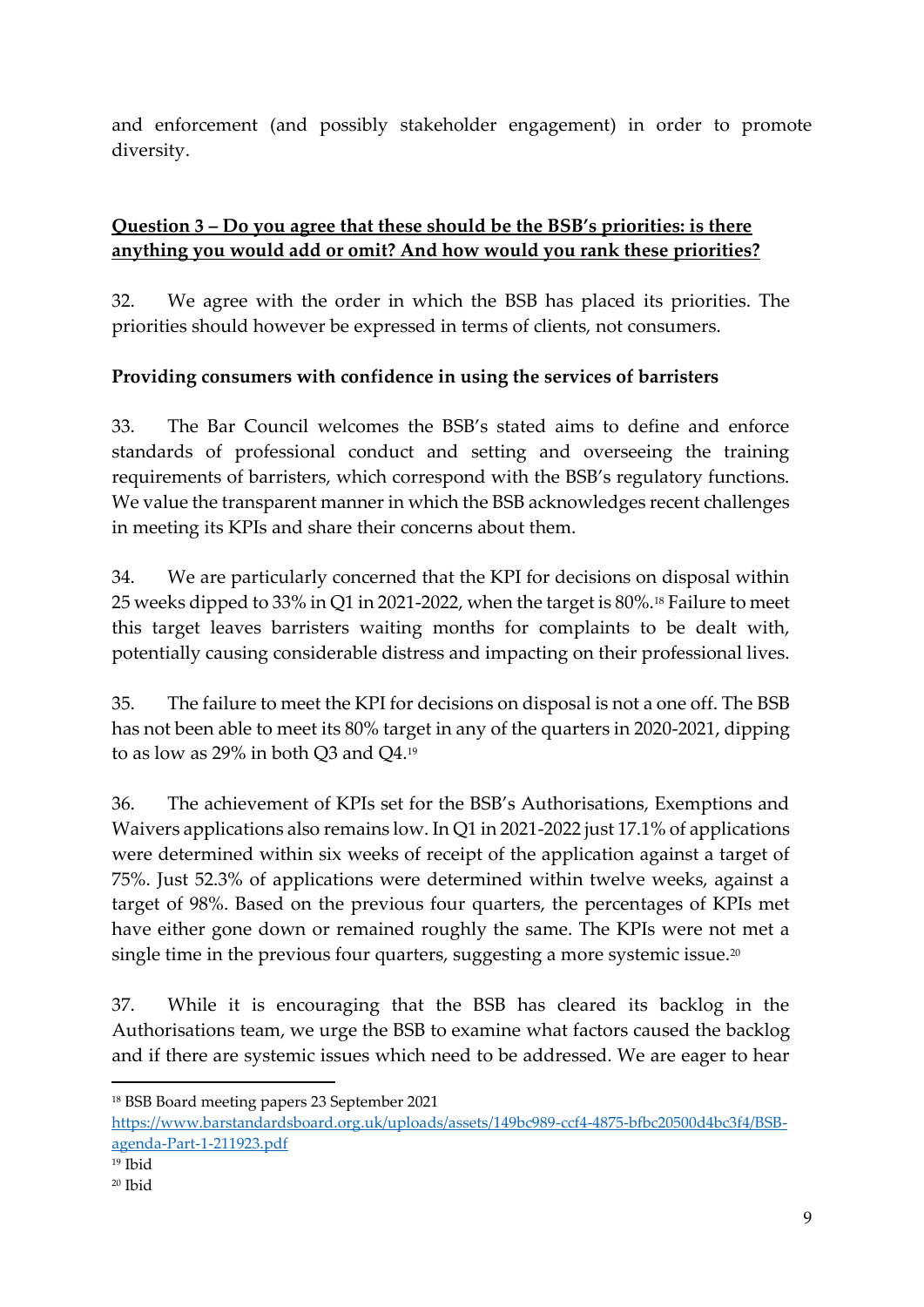what the BSB plans to do to ensure the backlog does not grow again. The number of applications older than three months will rise if the KPIs are not consistently met.

38. Indeed, we consider a clear focus on delivering this core regulatory function ought to be one, if not the main, headline item in the three year strategy.

## **Maintaining and improving access to justice**

39. We agree with this priority.

# **Enabling the benefits and mitigating the risks of innovation and technology**

40. In its foreword, the BSB identifies that, "*the profession must now adapt to the growing use of technology in the delivery of its services to consumers and in its own working practices"*.

41. On page 4, it notes, '*Technology and innovation have an important role in helping to deliver our regulatory objectives, especially around improving access to justice, and helping to deliver transparency for consumers to navigate legal services*." However, the take up of new technology depends on individual barristers and chambers and cannot improve access to justice for the digitally excluded. Meanwhile funding pressures continue to increase the number of people who are forced to represent themselves'.

42. On pages 7 and 8, the report says it will, "*[build] a better understanding of how solicitors choose barristers on behalf of their clients, enabling the benefits and mitigating the risks of innovation and technology*". It will *"[ensure] that barristers are trained to use technology effectively and, in particular, understand its implications for vulnerable clients and participants in the administration of justice*" and be "*ready to regulate the use of technology where necessary to protect the public interest while ensuring we do not create barriers to innovation, particularly that which allows greater access to legal services*".

43. Whilst the Bar Council agrees that the profession must adapt to new technology and acknowledges the role of barristers and chambers in making this happen, we feel much has already been done by the Bar to embrace new technology, particularly around remote hearings. Also, although we commend the spirit of these endeavours, the BSB must consider whether matters such as regulation of technology is within its remit, and particularly what 'regulation' means in this context. The Bar Council recognises the need for regulation when it comes to proposals for the use of Artificial Intelligence and judicial analytics, which could potentially lead to rule of law issues such as so-called 'robot judges' and unaccountable judgements. But the BSB's role is to regulate the Bar. Wider issues like this are for the government, not for the BSB.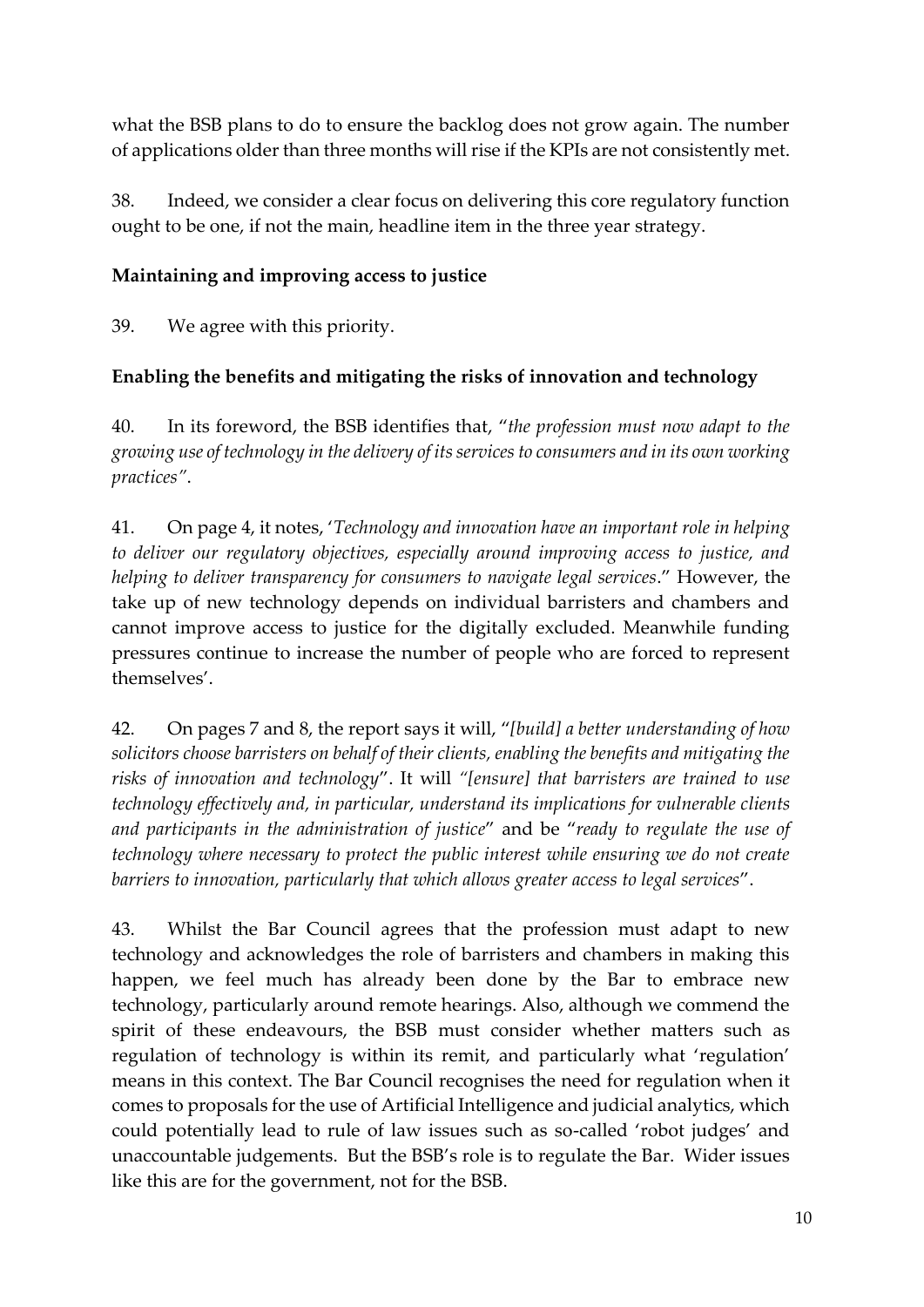44. The Bar Council recently responded to the Justice Select Committee's Inquiry into open justice – court reporting in the digital age. In that response, we said:

"In terms of ensuring greater transparency and accessibility for claimants, respondents (and defendants) and the legal profession, the Bar Council has expressed qualified support for remote hearings, when deployed correctly. In May 2021, the Bar Council was part of a Four Bars statement<sup>21</sup> proposing that remote hearings be carefully considered before further rollout, because of the potential drawbacks including those relating to open justice.

In our Spending Review submission of September 2021<sup>22</sup>, the Bar Council asked that HMCTS improve the quality and availability of its data to aid open justice and transparency. We said:

"[The Bar Council welcomes] the June 2021 announcement that the National Archives will host a repository of judgements in an effort to make open justice a reality and allow monitoring of access to justice.<sup>23</sup> We also welcome HMCTS' attempts to engage with Dr Natalie Byrom's recommendations on the use of data.<sup>24</sup> We feel these and other projects and programmes designed to improve data collection and transparency should be adequately resourced by central government."

We continue to stand by this assessment. This greater openness and transparency with regard to data would, theoretically, allow not just the media but the general public more access to information from the courts on cases. The Bar Council notes that, although HMCTS accepted the principles of Dr Byrom's recommendations for greater capture, publication and analysis of court data, there are still serious issues surrounding its availability and no progress against these proposals seems to have been made."

45. The Bar Council also noted HMCTS' ongoing Publications & Information project (and has engaged in focus groups surrounding this project), which aims to support the delivery of its commitment to open justice and to modernise and improve public access to HMCTS information by publishing or displaying

<sup>24</sup> [https://www.gov.uk/government/news/hmcts-response-and-progress-update-on-dr-natalie-byrom](https://www.gov.uk/government/news/hmcts-response-and-progress-update-on-dr-natalie-byrom-report)[report](https://www.gov.uk/government/news/hmcts-response-and-progress-update-on-dr-natalie-byrom-report)

<sup>21</sup> [https://www.barcouncil.org.uk/resource/four-bars-statement-on-the-administration-of-justice-post](https://www.barcouncil.org.uk/resource/four-bars-statement-on-the-administration-of-justice-post-pandemic.html)[pandemic.html](https://www.barcouncil.org.uk/resource/four-bars-statement-on-the-administration-of-justice-post-pandemic.html)

<sup>22</sup> <https://www.barcouncil.org.uk/resource/bar-council-spending-review-submission-2021.html>

<sup>23</sup> <https://www.gov.uk/government/news/boost-for-open-justice-as-court-judgments-get-new-home>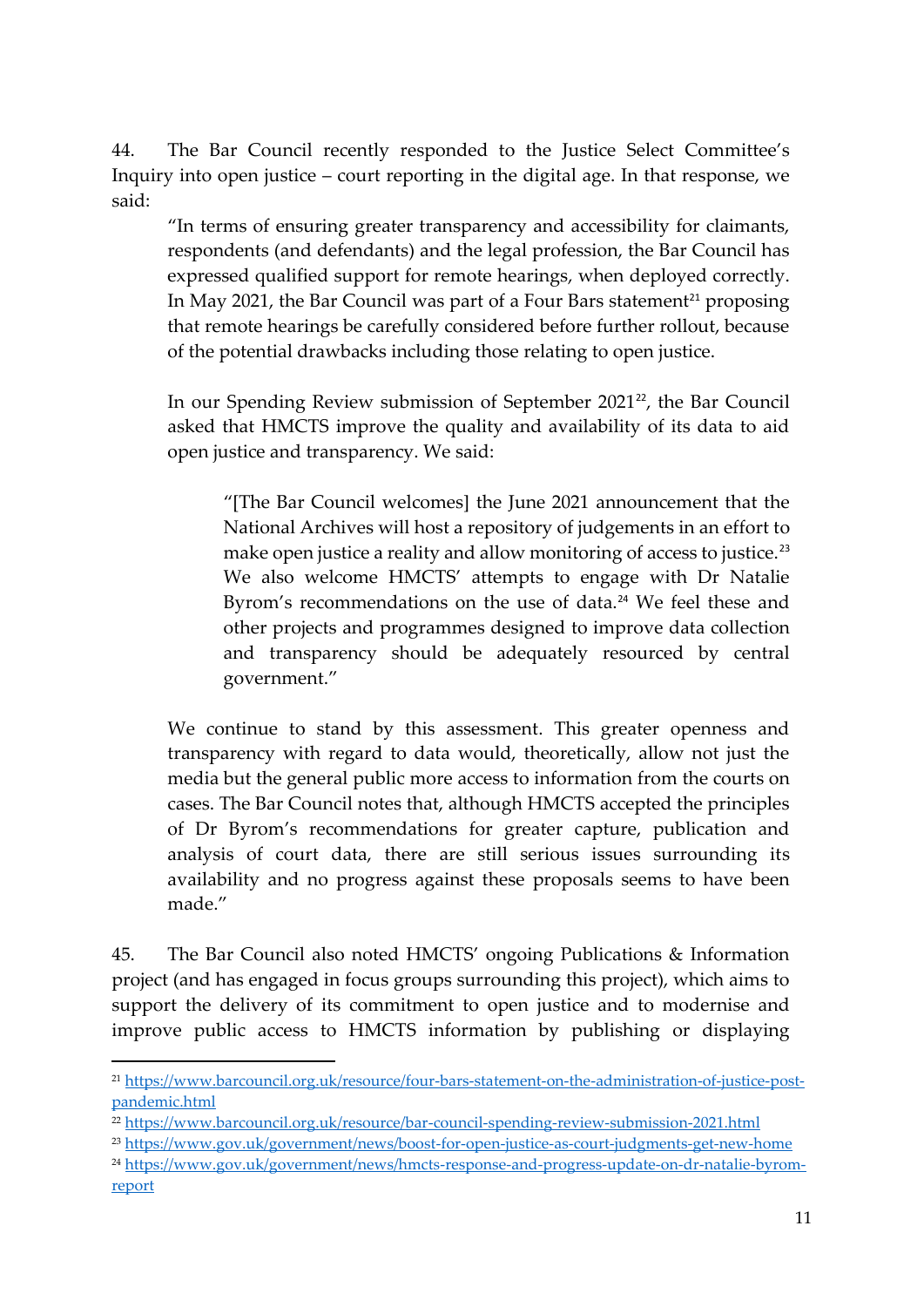court/tribunal information (such as court and tribunal lists), according to the relevant policy requirements and business rules. We said then, and continue to believe, that it is paramount that these objectives are put into practice.

#### Remote Juries

46. The Bar Council has said much about the rollout of remote hearings and particularly remote juries. Here, the Bar Council acknowledges the benefit of remote technology but has said, together with the Law Society, that remote juries would not be beneficial for the criminal justice system or the rule of law. In its briefing for MPs on Part 12, Clause 168 of the *Police, Crime, Sentencing and Courts Bill*, <sup>25</sup> the Bar Council said:

"The crucial concern for both the Bar Council and Law Society is access to justice. The impact of the proposed Clause 168 on access to justice is unclear and unproven, with very limited evidence of the effects a remote jury may bring. How jurors interpret body language and facial expressions can be key in a trial and it is simply not known what impact hearing a trial remotely would have in this area. This step should not be put into law without careful review and assessment. We also strongly echo the comments made by the Lord Chief Justice that remote juries would make the jury spectators rather than participants in a trial.<sup>26</sup>

For the reasons given above, The Bar Council and the Law Society oppose the use of remote juries. Further research and evaluation is required, and assurances around access to justice should be given before the use of remote juries is considered further. It would be far better for the Government to provide more appropriate facilities to enable criminal trials to take place in one properly equipped room."

## **Promoting best practice in chambers' oversight of standards and diversity**

47. The Bar Council agrees that the BSB's role is most appropriately focussed on upholding and increasing diversity through effective regulation.

<sup>25</sup> [https://www.barcouncil.org.uk/uploads/assets/91e75e09-336b-4f00-ba16baf568b78457/Bar-Council-](https://www.barcouncil.org.uk/uploads/assets/91e75e09-336b-4f00-ba16baf568b78457/Bar-Council-Briefing-PCSC-Remote-Juries.pdf)[Briefing-PCSC-Remote-Juries.pdf](https://www.barcouncil.org.uk/uploads/assets/91e75e09-336b-4f00-ba16baf568b78457/Bar-Council-Briefing-PCSC-Remote-Juries.pdf)

<sup>26</sup> BBC Radio 4, Law in Action (16 June 2020) "Reinventing the Law" <https://www.bbc.co.uk/programmes/m000k2m4>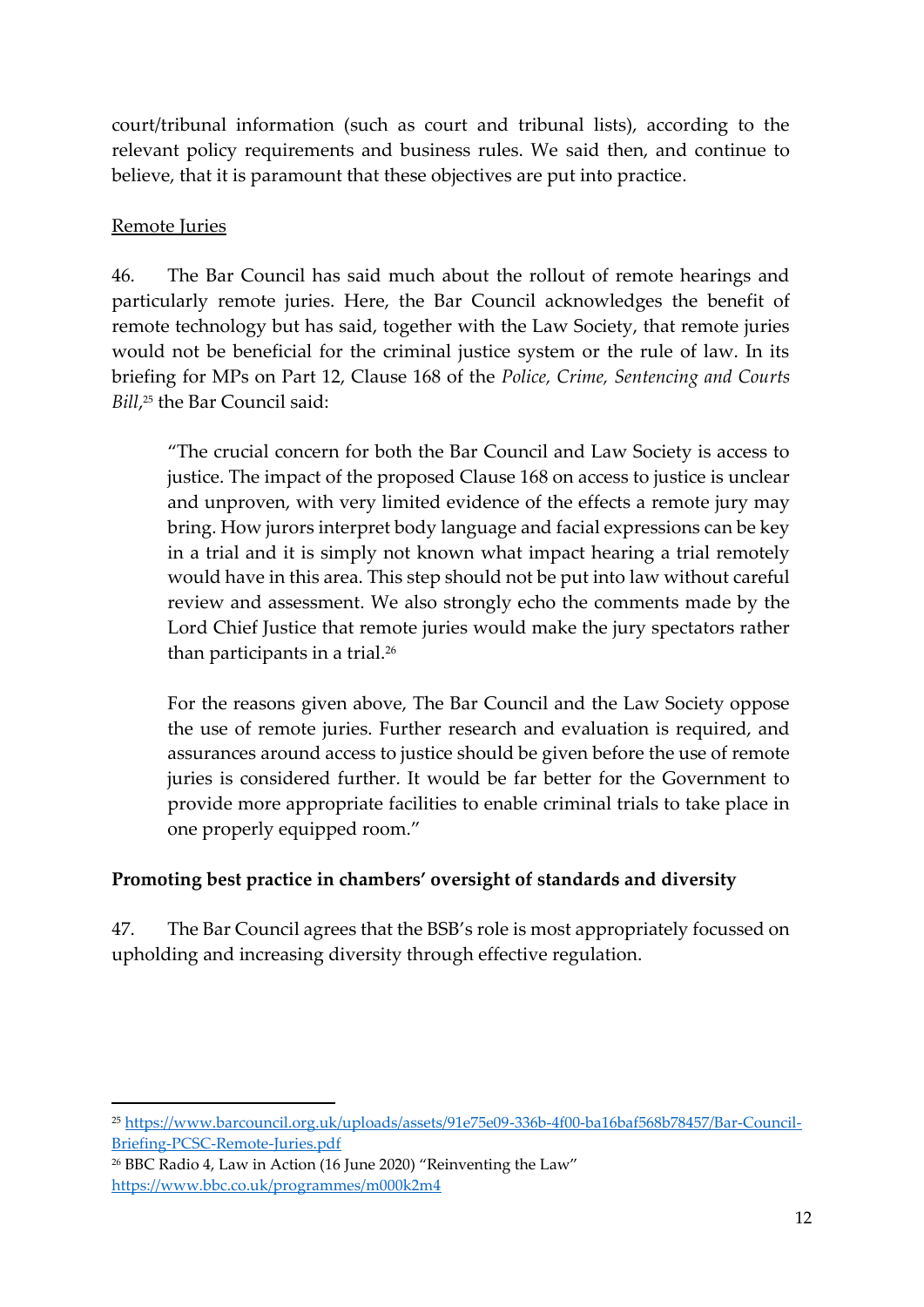## **Question 4 – Do you agree that these are the key areas where the BSB needs to develop as an organisation?**

48. Due to the fact it falls within the core function of the BSB, we strongly support its stated aim to 'discharge efficiently, effectively and inclusively our own core functions of handling reports about barristers, supervising barristers and their chambers, setting and administering standards of qualification; and taking forward investigations and disciplinary cases'.

49. We are supportive of the BSB's stated aim to bring to bear high order research and analytical skills, where such research and analysis assists the BSB in discharging its regulatory functions. It is also important that policy decisions are based on evidence.

50. We fully understand the BSB will not be able to carry out its regulatory functions without trained and experienced members of staff. However, we are concerned that, despite an increased number of staff in Regulatory Operations and Legal and Enforcement in the 2020-2021 period compared to 2019-2020, $27$  the BSB was not able to meet its KPIs. As stated above, before recruiting new staff, we would expect the BSB to carefully evaluate the reasons backlogs can build up and to manage existing staff resources in foreseeable peak times (such as during the peak time for pupils to complete pupillage, the BSB Authorisations team have a lot more work to do during that period as they issue full qualification certificates).

51. We know from the BSB's budget plans that it intends to recruit a considerable number of staff in the 2022-23 budget year, leading to significantly higher and ongoing staff costs. We don't think the BSB has adequately thought through the recurring cost to the profession of the increased wage bills as well as the costs of recruiting, training and supporting them. This will result in an above inflation increase to the budget and consequently, to the Practicing Certificate Fee level borne by barristers. In the draft strategy the BSB says at footnote seven that,

"*In the first quarter of 2021/22 reports on barristers were running at four times the level of the first quarter of the previous year*"

52. Yet in the budget consultation, the BSB states that in the second quarter the number had reduced, to represent double the level. We think this undermines some of the rationale for the proposed budget increase. We do not support such costly plans, especially when we think that justification for them is lacking.

<sup>27</sup> BSB 2019-2020 Annual Report [https://www.barstandardsboard.org.uk/uploads/assets/3e1a2944](https://www.barstandardsboard.org.uk/uploads/assets/3e1a2944-ea6f-4e5f-ac471892911f2872/BSB-Annual-Report-2019-2020.pdf) [ea6f-4e5f-ac471892911f2872/BSB-Annual-Report-2019-2020.pdf](https://www.barstandardsboard.org.uk/uploads/assets/3e1a2944-ea6f-4e5f-ac471892911f2872/BSB-Annual-Report-2019-2020.pdf) and BSB 2020-2021 Annual Report [https://www.barstandardsboard.org.uk/uploads/assets/82b55d8d-bf7c-4438-9de1371f0db9cf63/BSB-](https://www.barstandardsboard.org.uk/uploads/assets/82b55d8d-bf7c-4438-9de1371f0db9cf63/BSB-Annual-report-2020-2021.pdf)[Annual-report-2020-2021.pdf](https://www.barstandardsboard.org.uk/uploads/assets/82b55d8d-bf7c-4438-9de1371f0db9cf63/BSB-Annual-report-2020-2021.pdf)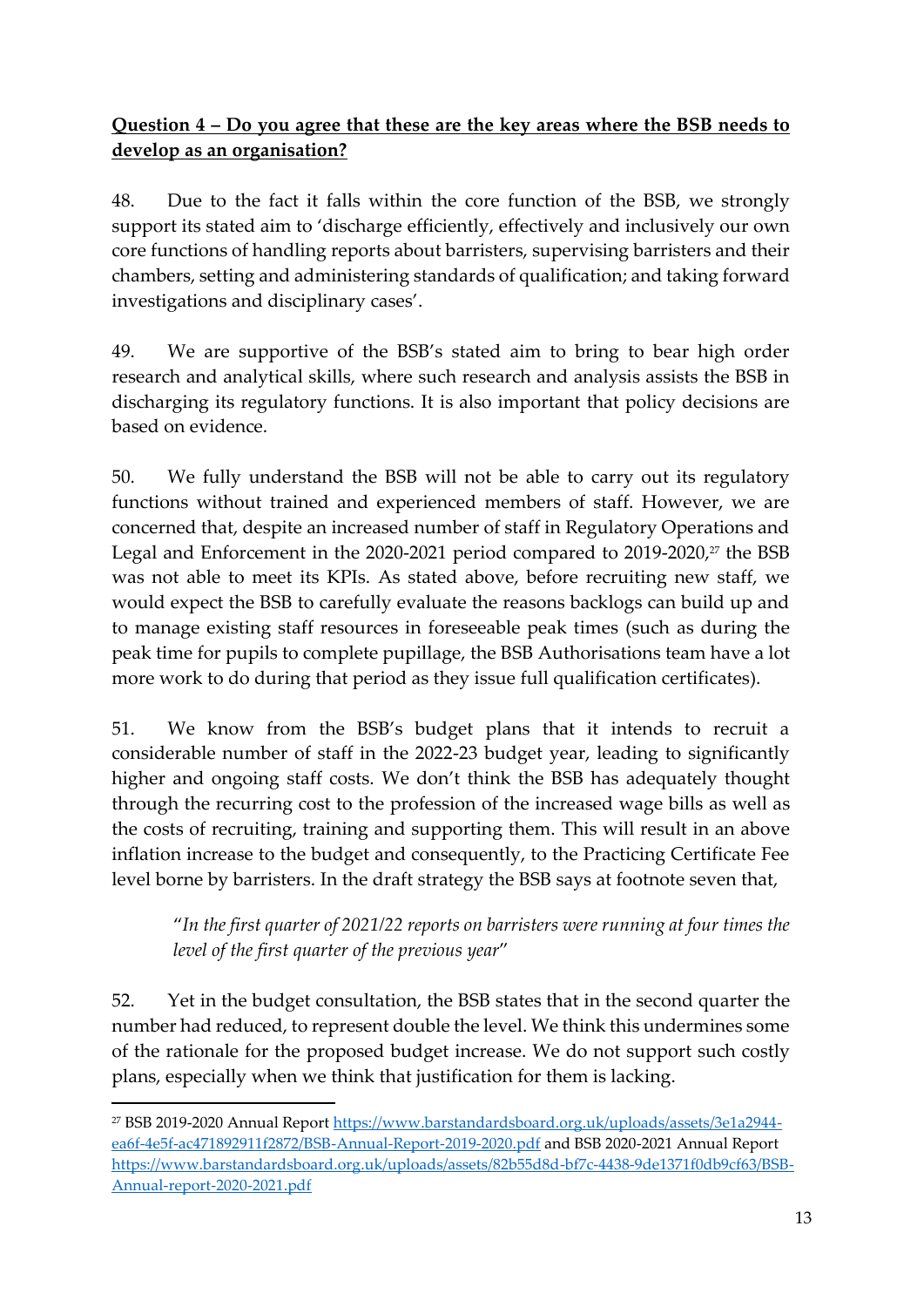53. We support the BSB's stated aim to manage its flows of work and improving efficiency, effectiveness and customer service. We note that in 2019, the BSB introduced a new team, the Contact and Assessment Team (CAT) to better manage flows of work and are interested to hear more from the BSB as to how CAT has improved efficiency within the organisation.

54. We endorse the BSB's efforts to be a diverse and inclusive organisation, and its efforts to understand the equality impacts of its policies, services and interventions.

55. We fully encourage the BSB's effective and speedy handling of complaints and support investment in this. The Bar Council agrees that the BSB should police minimum standards and ensure effective enforcement. We welcome the BSB carrying out Equality Impact Assessments (EIAs) where ethnic minorities are more likely to be the subject of a complaint and investigating situations in which women are more likely to bring a bullying, discrimination and harassment complaint.

56. The BSB acknowledged in its September Board papers that the Internal Governance Rules (IGRs) established in 2020 are working:

"*We have considered whether the current arrangements for separation and regulatory independence are as effective as is reasonably practicable. We can confirm that during the first year of operation the current arrangements have not impaired the independence of BSB's decision-making*."

57. We therefore do not understand the rationale for wishing to consider their status as a separate corporate body. We disagree with their inclusion of a sizable sum in the budget for a legal fee to examine how to separate in this way. Where they are failing to meet their core regulatory duties, spending any time looking at organisational change is an inappropriate use of time and resources. To separate in this way would be hugely costly and complex and we do not support it. It should be noted that it took the Law Society and SRA years to achieve the current set up.

#### **Question 5- Are there any particular areas on which we might collaborate with you, or with others, to further the priorities set out above?**

58. We value the BSB's general approach in which it regularly publicises its work, research and KPIs and consults on new initiatives. This allows us to input with our knowledge and experience where relevant. It is particularly important to share plans in areas where there is a risk of duplication such as equality and diversity or where BSB requires the profession takes action and needs Bar Council/others to support this